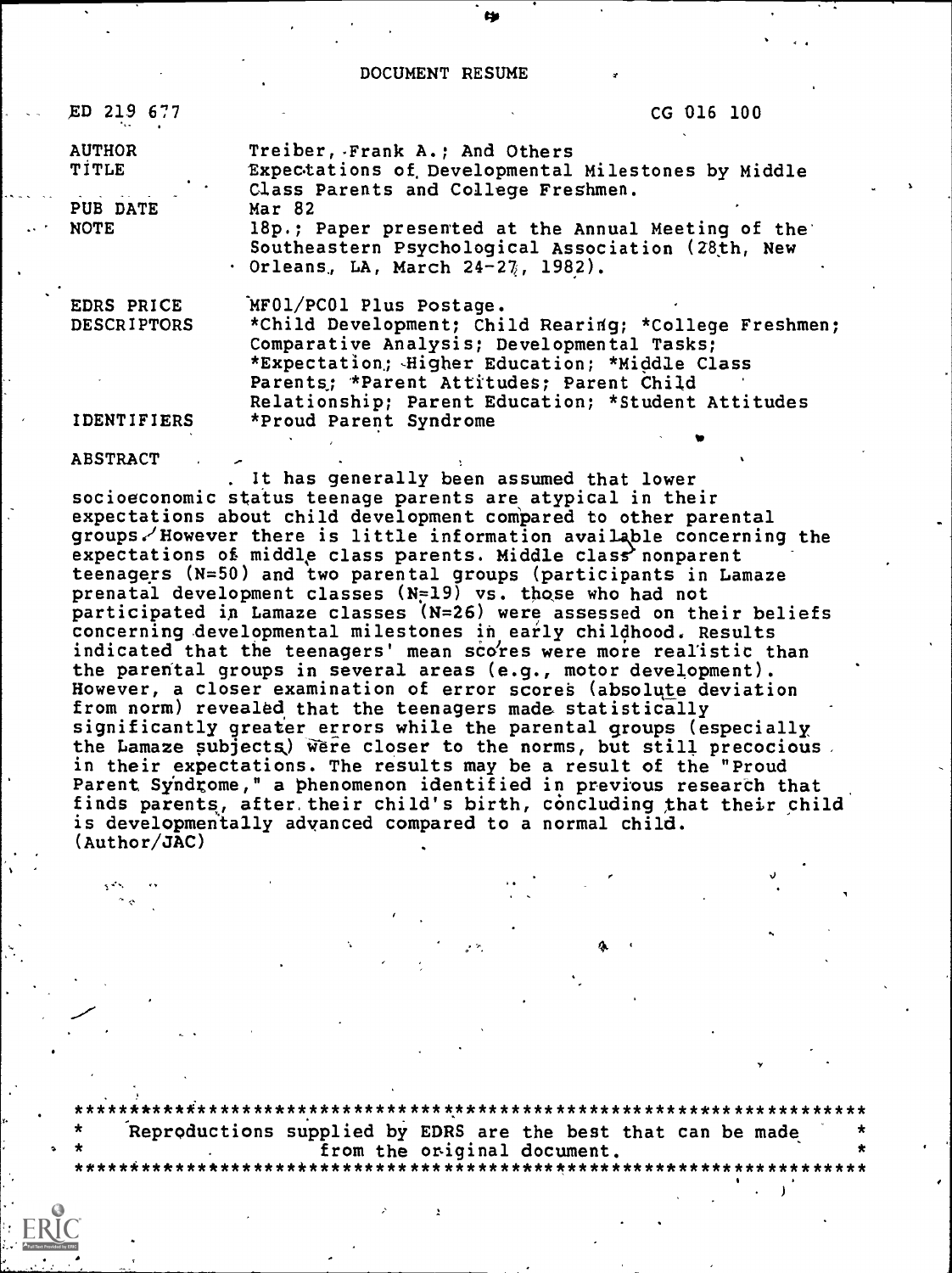Expectations of Developmental Milestones

by Middle Class Parents and College Freshmen

Frank.A. Treiber, David P. Gleisner, and Stephen Wilcox

University of Georgia

ľ

U.S. DEPARTMENT OF EDUCATION NATIONAL INSTITUTE OF EDUCATION EDUCATIONAL RESOURCES INFORMATION CENTER (ERIC)  $\times$  This document has been reproduced as

- received from the person or organization onginating it , Minor changes have beerirnade to improve
- reproduction quality Points of view or opinions stated in this docu ment do not necessarily represent official NIE Position or policy

"PERMISSION TO REPRODUCE THIS MATERIAL HAS BEEN GRANTED BY recher/

TO THE EDUCATIONAL RESOURCES INFORMATION CENTER (ERIC)."

 $2$  , where  $2$ 

Running:Head: Developmental Milestones

CG 016100

ED219677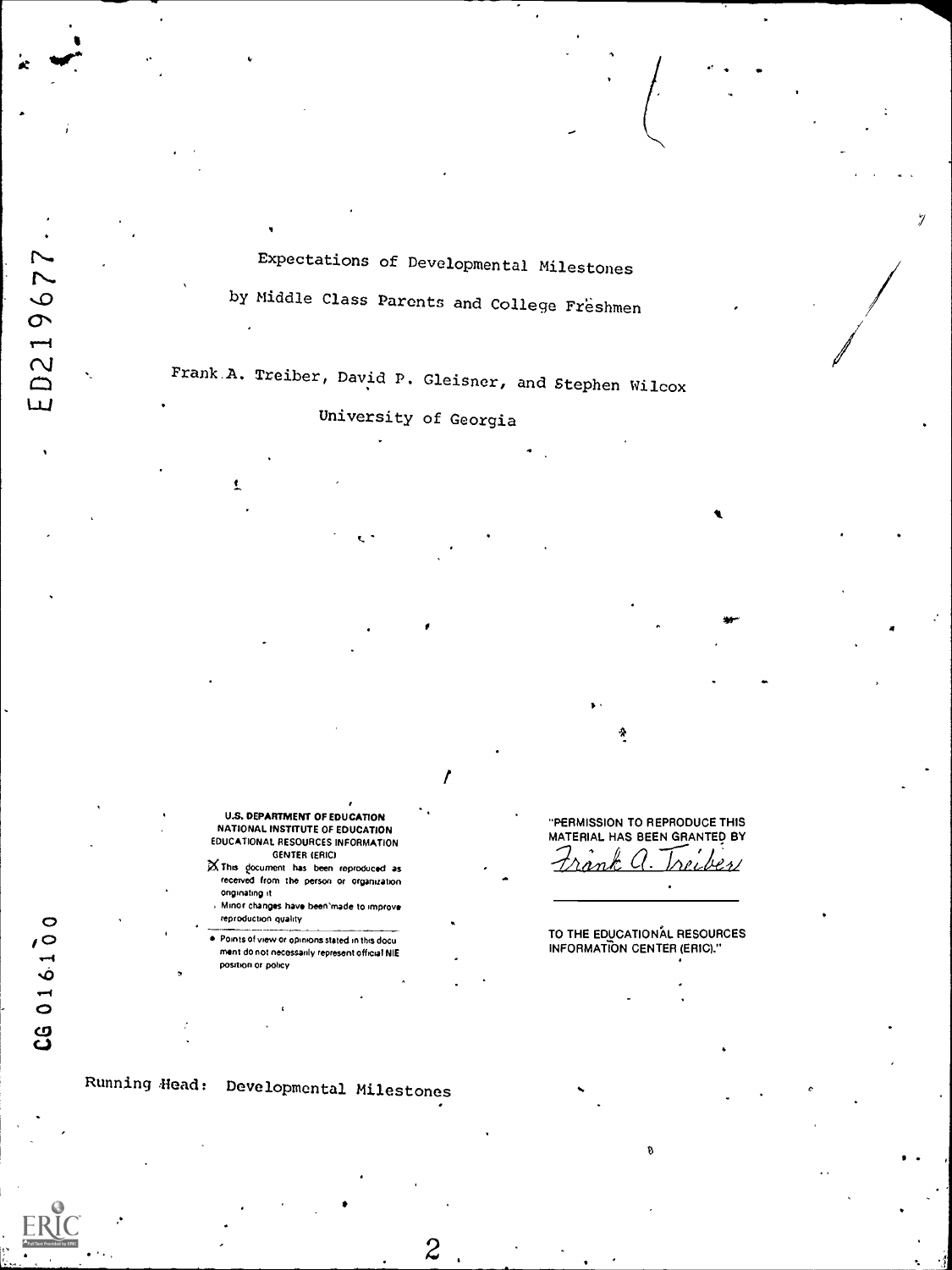4

Expectations of Developmental Milestones by Middle Class

Parents and College Freshmen

A number of risk factors have been associated with teenage parents whose infants experience developmental delays. The mother often comes from a low socioeconomic background, which is associated with low educational achievement, low income level, poor nutrition, disturbed family relations (e.g., father absent or uninvolved), and poor medical care (Furstenberg, 1976; Levenson, Hale, Hollier & Tirado, 1978; Moore, Hofferth & Wertheimer, 1979).

Related to these factors are the recent findings (De Lissovoy, 1973; Field, Widmayer, Stringer, & Ignatoff, 1980) that teenage parents typically have unrealistic expectations of child development as well as punitive child rearing attitudes. Since developmental norms are often used as guidelines for expected behavior, the parents' beliefs regarding child development often affect their reactions to their child's behavioral patterns. Researchers are quick to note, though, that parental attitudes are not necessarily synonymous with their actual behavior (Kornet, 1980). However, the work of De Lissovoy (1973) and Field et al. (1980) has shown that teenage parents' developmental expectations are related to interactions with their infants. These researchers administered a questionnaire which required the  $\beta$  arents to identify the age at which a child should demonstrate certain behaviors. For example, one question asked, "At What age do you think a baby should be able to pull himself up by using furniture?" Information was gathered in this manner concerning the parents' expectations of various developmental milestones such as: smiling, crawling, walking, talking, toilet training and obeying commands.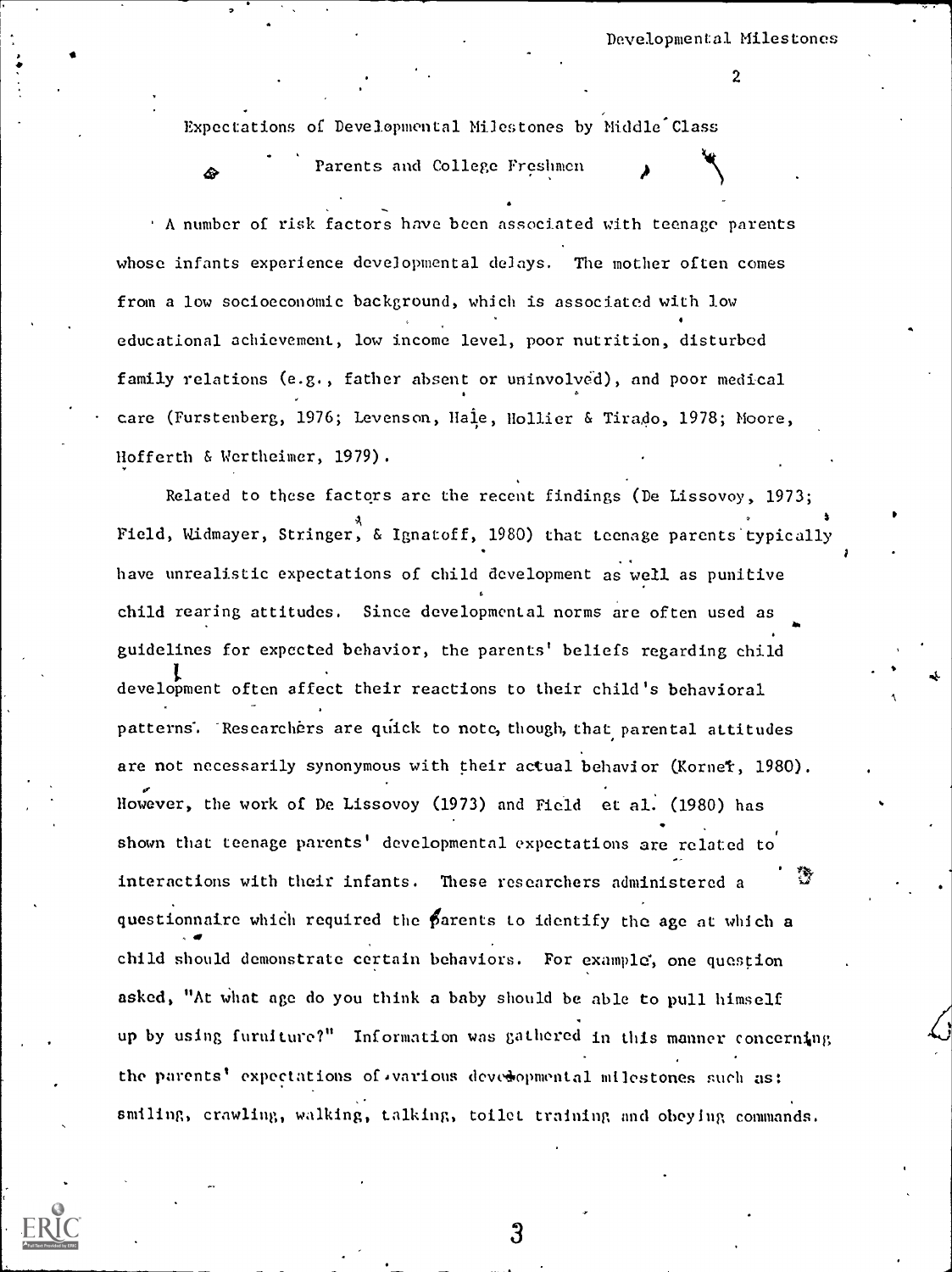Developmental Milestones

Their results indicated that the teenagers were not very familiar with developmental norms. In fact, most of these parents expected the behaviors to develop much sooner than they do. In addition, the findings from a childrearing attitude survey as well as behavioral observations revealed the parents to be very impatient, insensitive, intolerant and prone to employ physical punishment with their children. De Lissovoy (1973) claimed that a partial reason for the frequent use of punitive management techniques was the teenagers) disepthantment with the babies' failure to perform various motor behaviors (e.g., sitting, crawling, and walking) and social behaviors (e.g., smiling and obedience to verbal commands) at the expected age. These childrearing behaviors resulted in decreased and more punitive parent-infant interactions which further impeded the infants' development. It is reassuring to note that both prenatal (e.g., Odofsky & Osofsky, 1970; Sandler & Vietze, 1979)<sup>\*</sup> and postnatal intervention programs (e.g., Field, et al., 1980) have improved teenage parents' developmental expectations and caretaking behaviors which have helped alleviate some of the infants' developmental handicaps.

ft

The assumption has been that the low SES teenage parents are atypical in their expectations compared to other parental groups. However, there is  $\mathbb R$  information available concerning middle class parents who have raised children. This information would be relevant to the clains of some researchers (e.g., De Lissovoy, 1973; Field et al. 1980) that a primary reason for teenage parents' unrealistic expectations and punitive childrearing techniques is their lack of direct experience with raising children. In addition, middle class teenagers have not been surveyed concerning their percoptions of child development. This would be of great value in determining whether or not there is a need for child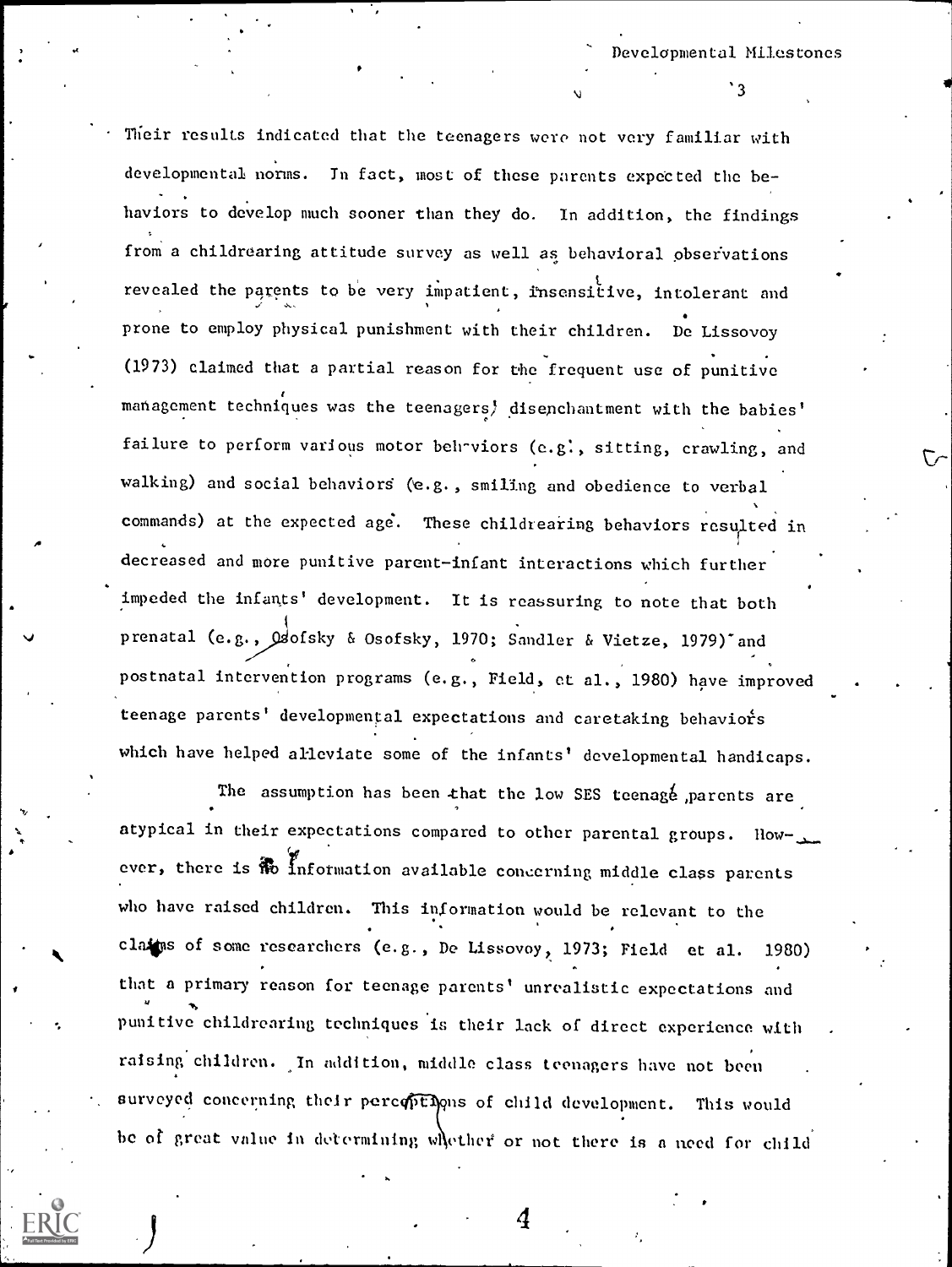Developmental Milestones

development awareness programs in the educational system. The purpose of the present study was to assess the developmental milestone expectations of middle class non-parent teenagers and middle class parents who have raised children...This research is necessarily quasi-experimental (Cook  $\delta$ Campbell, 1979) in that the groups being compared were not assumed to be equivalent on background characteristics. Comparisons were made for normative purposes, and these comparisons are regarded as exploratory (cf. Meehl, 1968).

## Method

Participants. The sample of teenagers consisted of 25 males and 25 females enrolled in their first quarter at the University of Georgia. All of the student participants were Caucasian, less than 19 years old and classified as middle class based upon the educational level and employment status of their parents. The male subjects had between 1 and 9 siblings with a' mean of 1.8. The females had from 1 to 8 with a mean of 2.3. The majority of the students had been exposed to various aspects of child development through observation of younger siblings or babysitting.

The middle class parent group, also Caucasian, was divided into two the state of the match of the match of the m general subgroups based upon whether or not they participated in Lamaze prenatal devedopment classes. This categorization was employed since part of Lamaze training involves instruction in developmental milestones and caretaking behaviors. The non-Lamaze group consisted of 21 females ranging in age from 29 to 44, with an average age of 33.5. The average number of clifldren of these females was two. There were 5 males in the non-Lamazo group ranging in age from 29 to 43 years with.an average age of 34.6. This sample of pargnts was obtained by having children from a local elementary school take the questionnalme home with the request that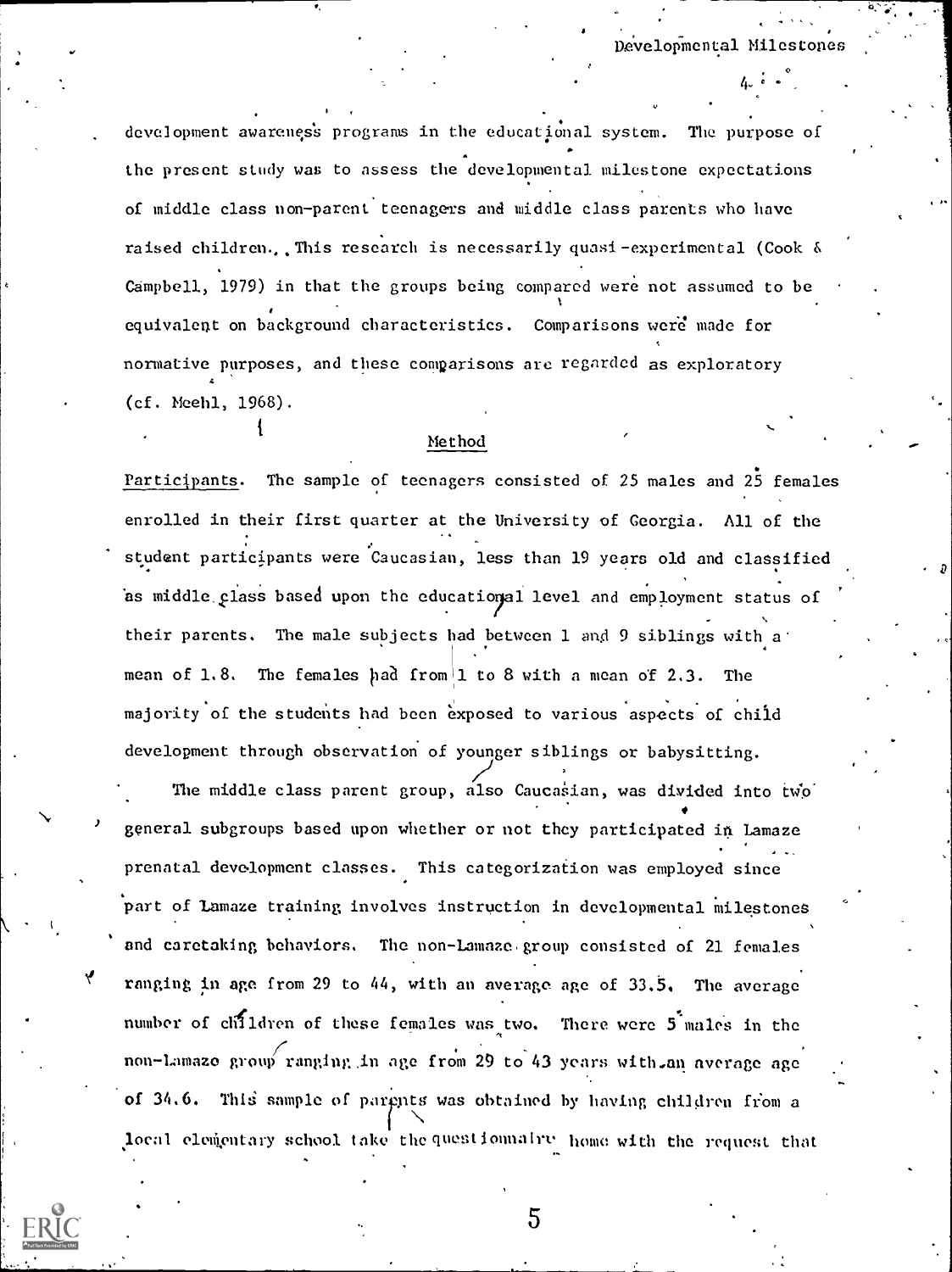Developmental Miles

,

the parents complete the forms.

The Lamaze group consisted of 10 females ranging in age from 21 to 35 years with an average age.of 26. 'Tbe average number of children in this group was one. Nine males participated, their ages ranging from 21 to 31 with an average of 27.3. Members of the Lamaze group had previously participated in another infant study.

 $\mathbf{5}$  - 5  $\mathbf{5}$  - 5  $\mathbf{5}$  - 5  $\mathbf{5}$  - 5  $\mathbf{5}$  - 5  $\mathbf{5}$  - 5  $\mathbf{5}$  - 5  $\mathbf{5}$ 

Instrument. The survey administered to the participants was the Milestone of Developmental Expectations and Childrearing Attitudes, the same form used in De Lissovoy's 1973 study and the Field et al. (1980) research. The survey assesses one's predictions regarding the age of onset of the following developmental milestones: smiling (SM), sitting alone (SA), pulling up to standing (PU), walking (WA), talking (TA), toilet training (TT), and obeying commands COC).

### Results and Discussion

The results are shown in Table 1, which presents group mean scores

Insert Table 1 about Here

on the seven behaviors. Since the various milestones were interrelated, the data were assessed with a multivariate analysis of variance. Using Pillai's Trace criterion, as suggested by Olson (1976), a significant difference was obtained between the groups,  $E(16, 168) = 2.44$ ,  $E < .002$ . Separate non-parametric Kruskal - Wallis univariate analyses of variance were performed on each milestone. This test was chosen as a conservative measure, sitice the assumption of homogeneity of variance was, violated for some of the measures. Significant differences were found for four of the seven behaviors: PU,  $x^2(2) = 10.36$ ,  $p \le .005$ ; WA,  $x^2(2) = 14.52$ ,  $p \le .0007$ ; TA,  $x^2(2) = 9.26$ ,  $\underline{P} < .009$ ; OC,  $x^2(2) = 5.70$ ,  $\underline{P} < .05$ .

. 6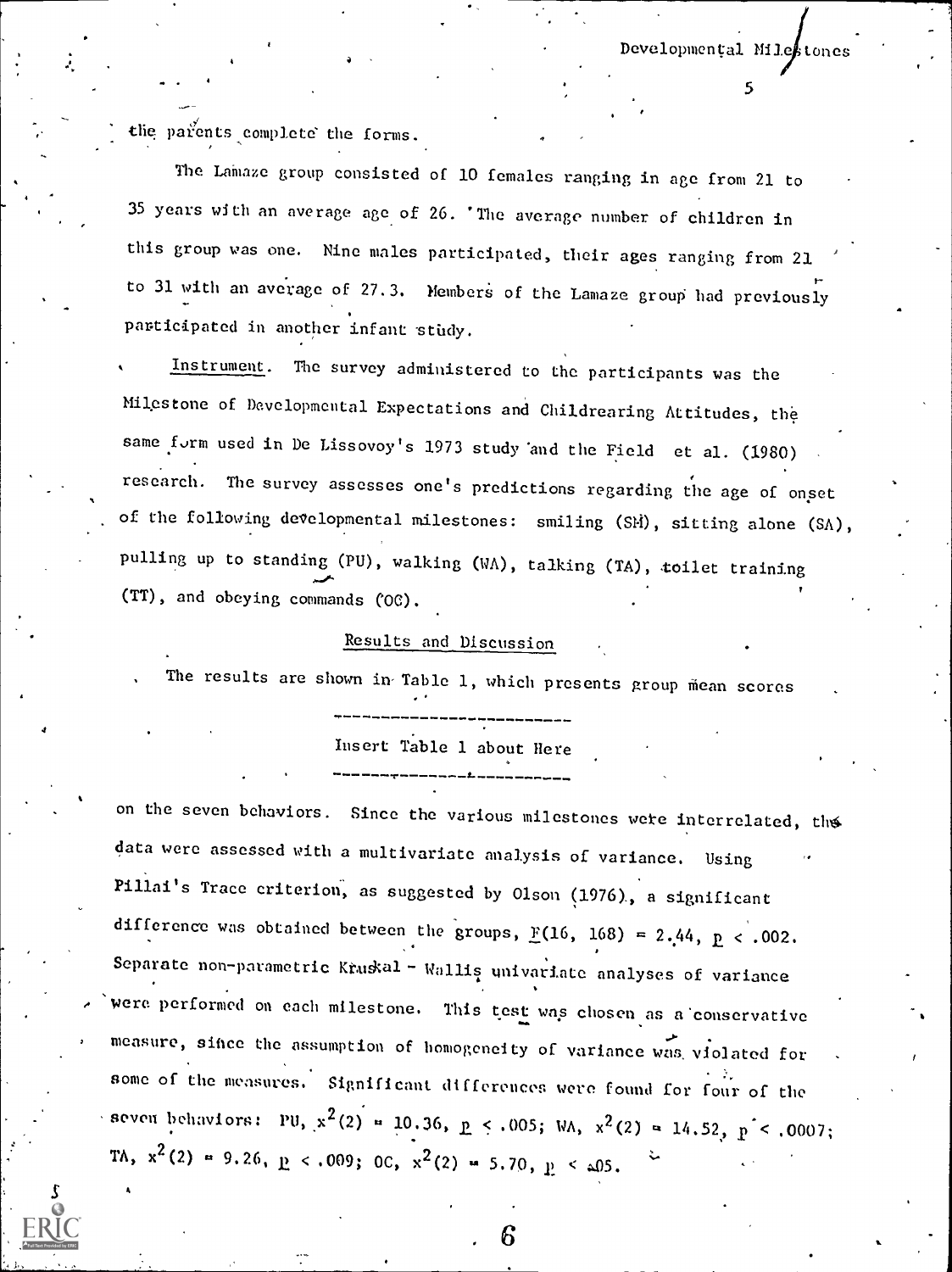$\mathbf{0}$  ,

In what follows, overestimation and underestimation will refer respectively to situations in which a behavior is predicted to occur earlier than or later than it actually does. Two of the three milestones related to motor development, pulling up and walking; indicated sig- . nificant differences between the,groups. In both cases, the tollege students' mean responses were right on target while both parent groups overestimated in their judgments, more so with the non-Lamaze group. Although no significant differences were found concerning toilet training,  $x^2(2)$  = 4.62,  $p \le 0.09$ , the same pattern was shown. The college students were closest in their mean expectations along with the Lamaze parents, while the non-Lamaze group overestimated the most.

With respect to obedience training, all three groups overestimated. The mean of the college freshmen was again closest.to the norm. All groups underestimated the onset of language with the two parent groups being closest in their predictions.

Further information is provided by an evaluation of each subject's absolute deviation from the norm for each of the milestones (1 norm age -- predicted age 1). The average deviation for each group on all seven milestones is presented in Table 2. Separate univariate analyses

Insert Table<sup>2</sup> About Here

of variance were performed on each of the milestones. Significantly greater deviations from the norm were found for four of the behaviors: PU,  $\underline{F}(2, 92) = 3.46$ ,  $\underline{P}$  <.03; WA,  $\underline{F}(2, 92) = 2.91$ ,  $\underline{P}$  < .05; TA,  $\underline{F}(2, 92) =$ 8.18,  $p \le .0005$ ; SA,  $F(2, 92) = 6.37$ ,  $p \le .002$ . These findings showed that the college students made the largest errors in estimation on nil four behaviors. The Lamaze parents showed the least errors from the norm  $\epsilon$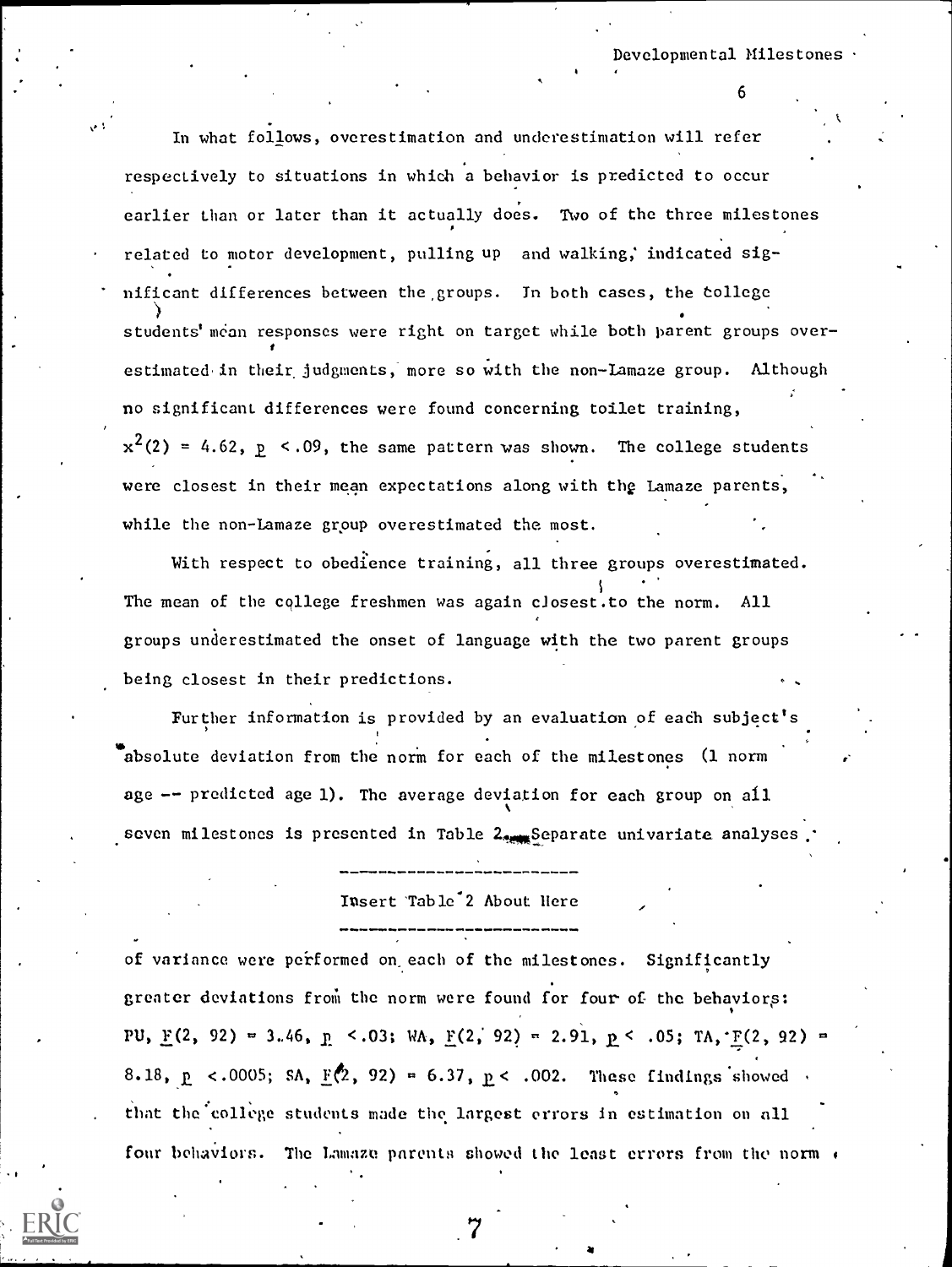Developmental Milestbnes

 $\mathcal{T}$  and  $\mathcal{T}$ 

. on all but one milestone  $(i.e., S\Lambda)$ . Furthermore, even in those cases in which the differences were not significant, the same general trend was shown. That is, the college students made the largest errors, followed by the non-Lamaze group, with the Lamaze parents showing the smallest errors.

In conjunction with the pyevious analysis, these results indicate that the college students were equally likely to guess either above or below the, Thus, their group means were quite close to the norms on several milestones. Since the parental groups were much more likely to overestimate, their group mean scores were usually less than the norm. Furthermore, since the parental groups usually showed smaller ranges in their predictions, evaluation of the deviation scores showed that they (especially Lamaze parents) made smaller errors than the college students. This is clearly shown in Fig. 1 in which the

,Insert Figure 1 about here'

frequency distribution for the college students is approximately symmetrical about the norm but the distribution is much broader than the parental groups.

Overall, the parent groups tended to overestimate in their predictions, V especially the non-Lamaze parents. These overestimations in both parent groups are thought to be due to what we will term the "Proud Parent Syndrome". That is, many middle class parents believe their children develop at a precocious rate, and in retrospective analysis these beliefs are enhanced. As far as differences between the Lamaze and non-Lamaze groups, it does appear that the Lamaze parents were more realistic intheir expectations, perhaps partially a result of the prenatal classes and/or general differences in attitudes toward child development. These attitudinal differences may be a result of the Lamaze parents' higher' educational level (i.e.,  $\mu$  years of education 16.5 vs. 12.04). That is,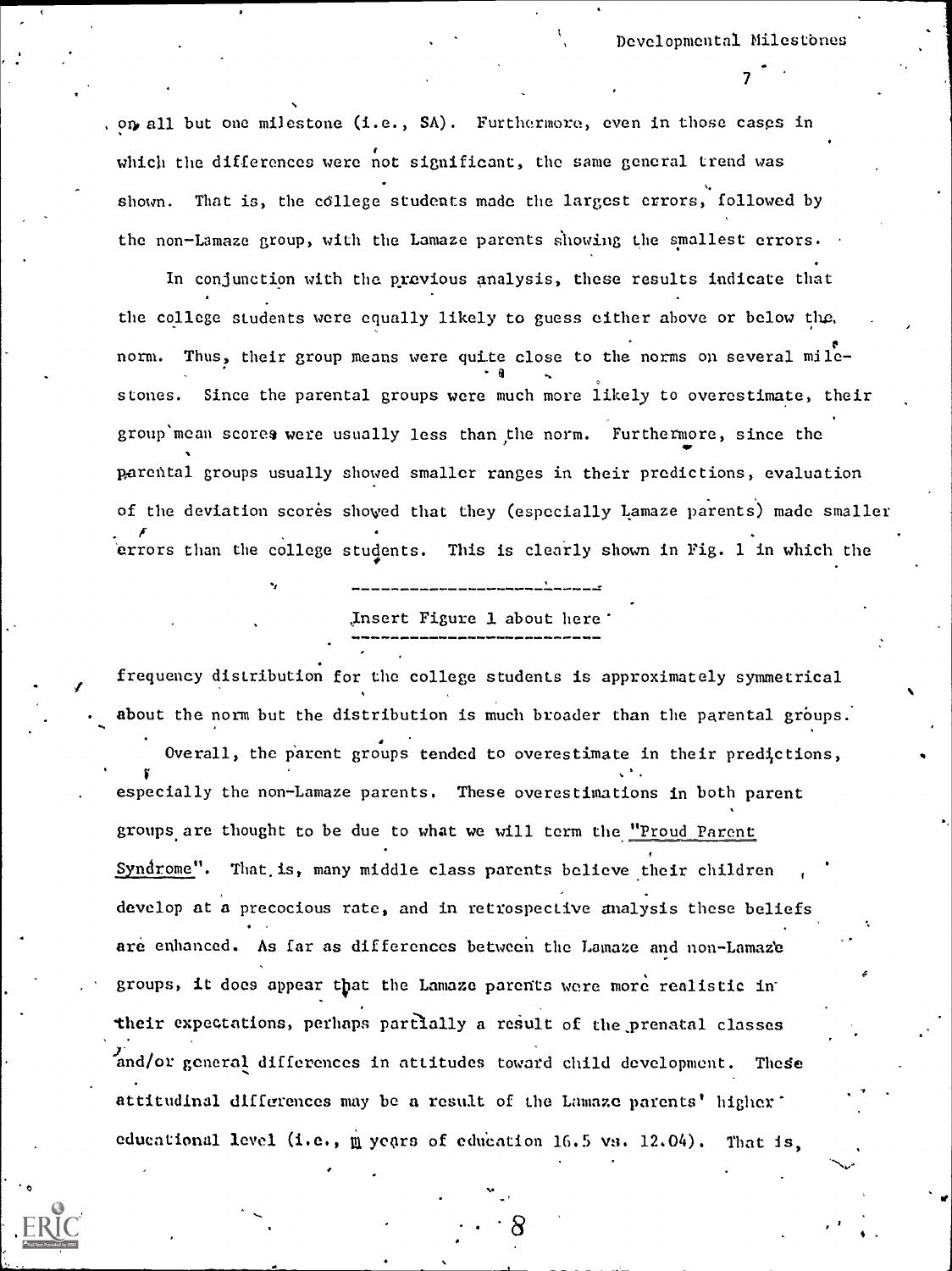many of the Lamaze parents had taken courses in child development and/or related areas. In addition, these parenta.probably devoted more time to various methods of self instruction (e.g., reading, lectures, films) than  $\cdot$ the non-Lamaze parents. Finally, the fact that the Lamaze parents enrolled in the prenatal course, and also that few non-Lamaze parents even took-the, time to fill out the questionnaire also supports the view that there were attitudinal differences present in these two parental groups.

These findings, concerning college students along with the research involving teenage parents (e.g., De Lissovoy, 71973; Field et. al 1980), indicate that teenagers are generally very unrealistic in their expectations of child development. This illustrates the need for programs in the educational system focusing on infant and child development and carp taking strategies before these individuals become parents. It has been  $\cdot$ found in the past  $(c.g.,$  De Lissovoy, 1973; Field et. al 1980) that teenage parents tend to be overly optimistic (overestimate) in their expectations of child development. The fact that our parental groups generally overestimated casts doubt on the notion that teenage parents' inaccurate beliefs are due to lack of direct experience in raising children. It may be that these unrealistic expectations (typically precocious), seen  $\sigma$  and  $\sigma$ in other researchers' work with teenage parents and in our findings with older midgle class, parents, are a-result of what we have called tbe "Proud Parent Syndrome". To reiterate, following the birth of their own children, parents soon conclude that their children are developmentally adyanced compared to the normal child. Thus, they expect their children to develop precociously. Since parents' expectations have been correlated; with the use of puqitive childrearing techniques (De Lissovoy, 1973; Field et. nl. 1980) there would seem to be a 'general need to educate parents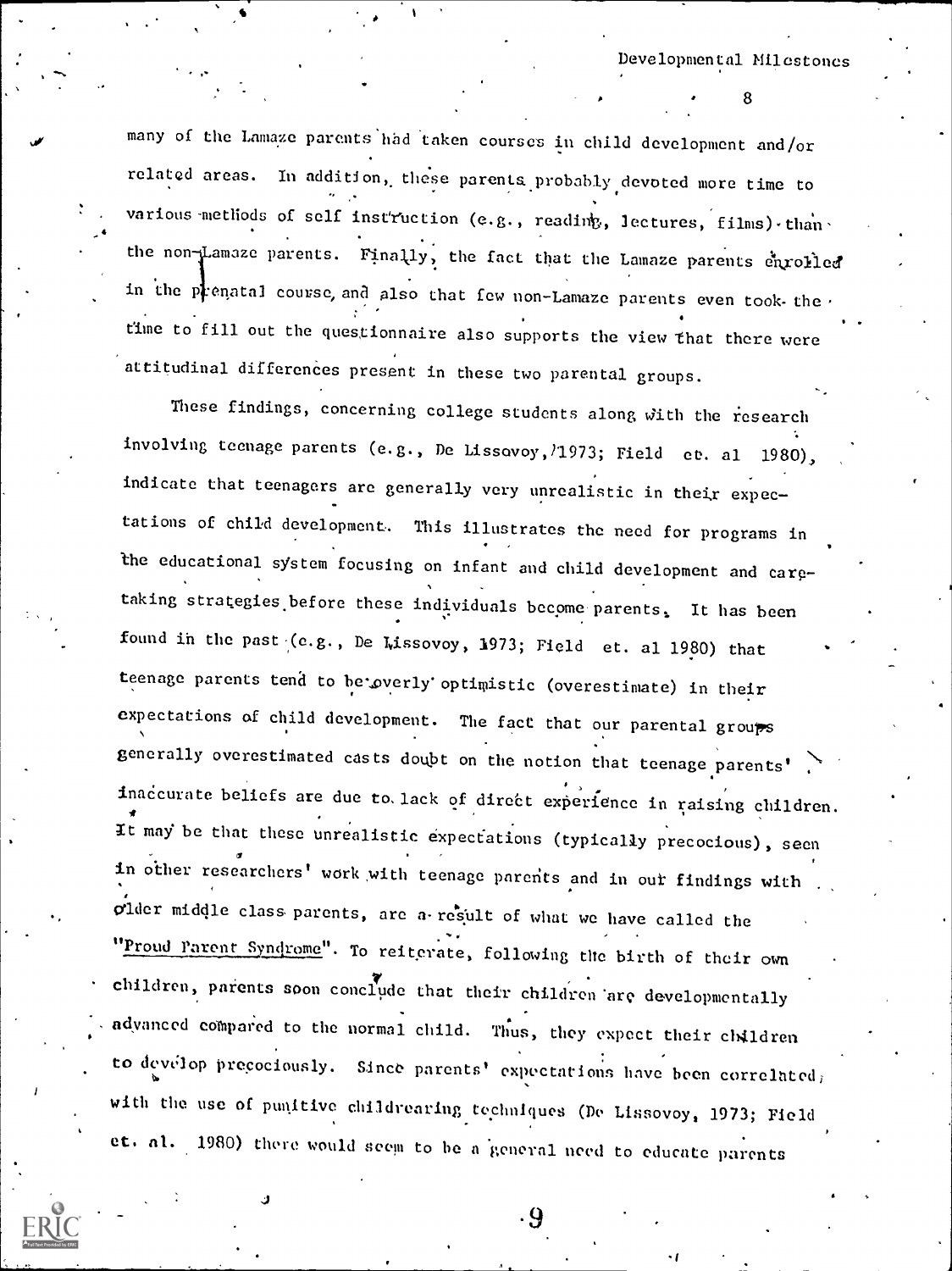$\mathcal{Y}$  and  $\mathcal{Y}$ 

as to the age norms of various developmeutal milestones, it should be noted that these findings must be interpreted with extreme caution, since the ,role of various nuisance variables in ex post facto studies is not known (see Meehl, 1968). Nevertheless, the results warrant further inquiry into. a number of issues concerning people's expectations of child development.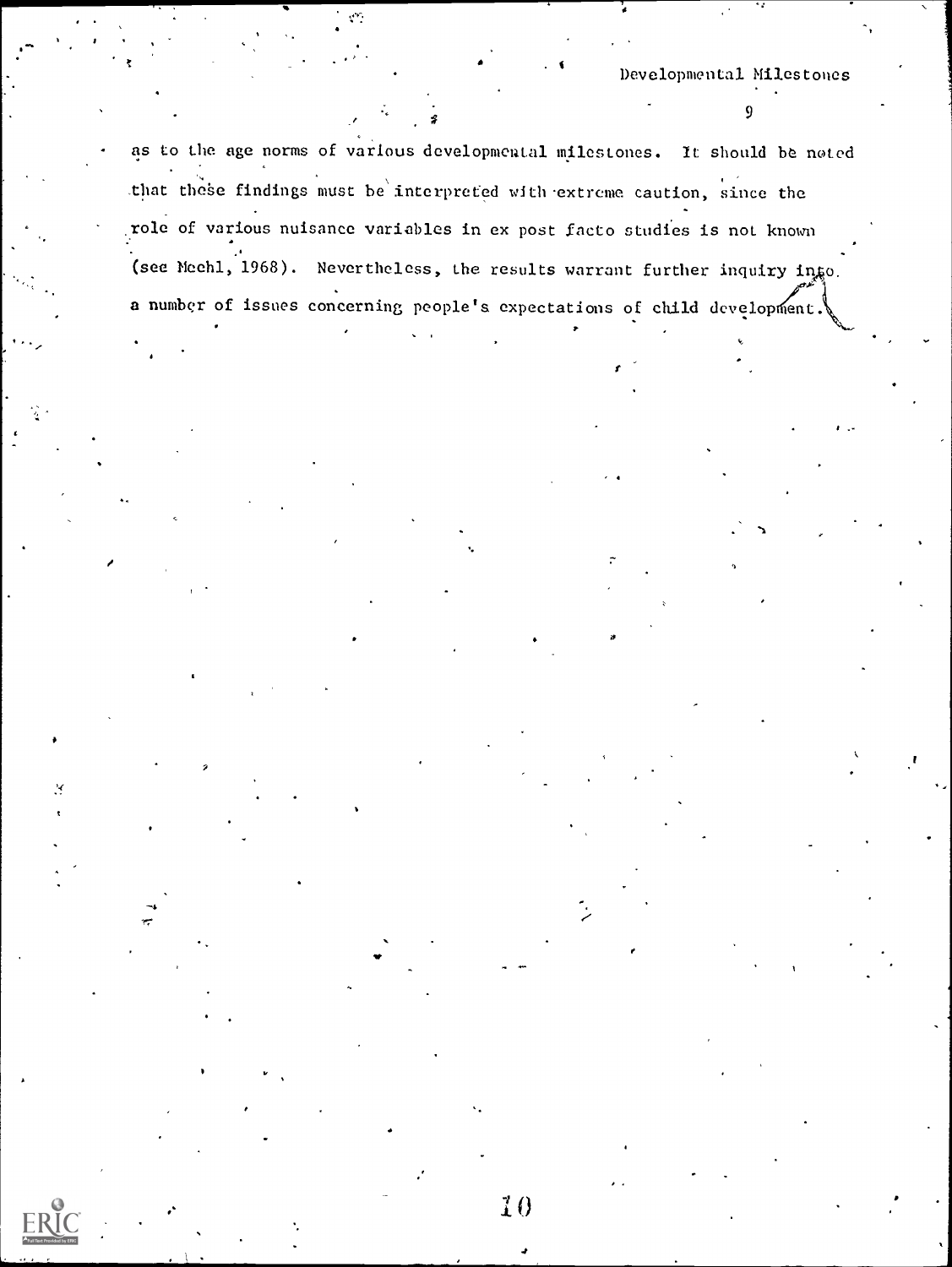#### References

Cook, T. D., & Campbell, D. T. Quasi-experimentation design and analysis issues for field settings. Chicago, Il: Rand McNally, 1979.

De Lissovoy, V. Child care by adolescent parents. Children Today, 1973,  $\cdot$  2, 22-25.

°Field, T., Widmayer, S. M.., Stringer, S., & Ignatoff, E. Teenage, lowerclass Black mothers and their preterm infants: An intervention and developmental follow-up. Chile Development, 1980, 51, 426-436.

Furstenberg, F. F. The social consequences of teenage pregnancy. Family . Planning Perspectives, 1976, 8, 148-164.

Korner, A. F. Conceptual issues in infancy research. In J. D. Osofsky (Ed.), Handbook of infant development. New York: John Wiley &.Sons, 1979. Levenson, P., Hale, J., Hollier, M., & Tirado, C. Serving teenage mothers and their high-risk infants. Children Today, 1978, 7, 11-15, 36.

Meehl, P. E. Nuisance variables and the ex post facto design. In Radner & 5. Winokur (Eds.), Minnesota studies in the philosophy of science.

Minneapobis: University of Minnesdta Press, 1968, Vol. IV. Moore, K. A., Hofferth, S. L., & Wertheimer, R. Teenage motherhood: Its social and economic costs. Children loday, 1979,  $8$ , 12-16.

Olson, C. L. On choosing a test statistic in multivariate analysis of variance. Psychological Bulletin, 1976, 83, 579-586.

Osofsky, H., & Osofsky, J. Adolescents as mothers: Results of a programfor low income pregnant teenagers with some emphasis upon infants' development. American Journal of Orthopsychiatry, 1970, 40, 825-834.

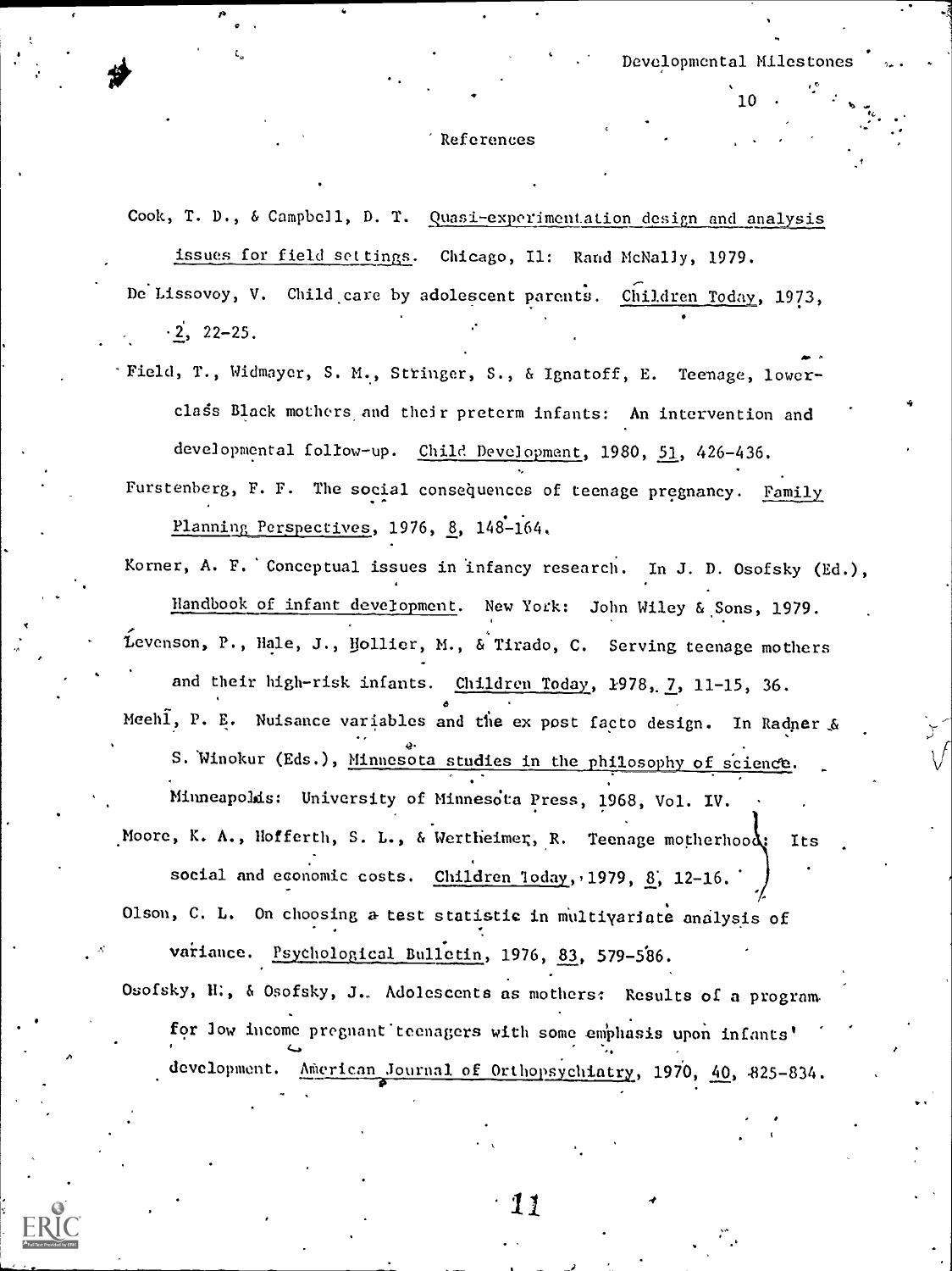Sandler, H., & Vietze,  $\bar{P}$ . Obstetric and neonatal outcomes following inter-. vention. In K. Scott, F. Field, & E. Robertson (Eds.), Teenage

parents and their offspring. New York: 'Grune and Stratton, 1979.

:40

 $\mathbf{v}$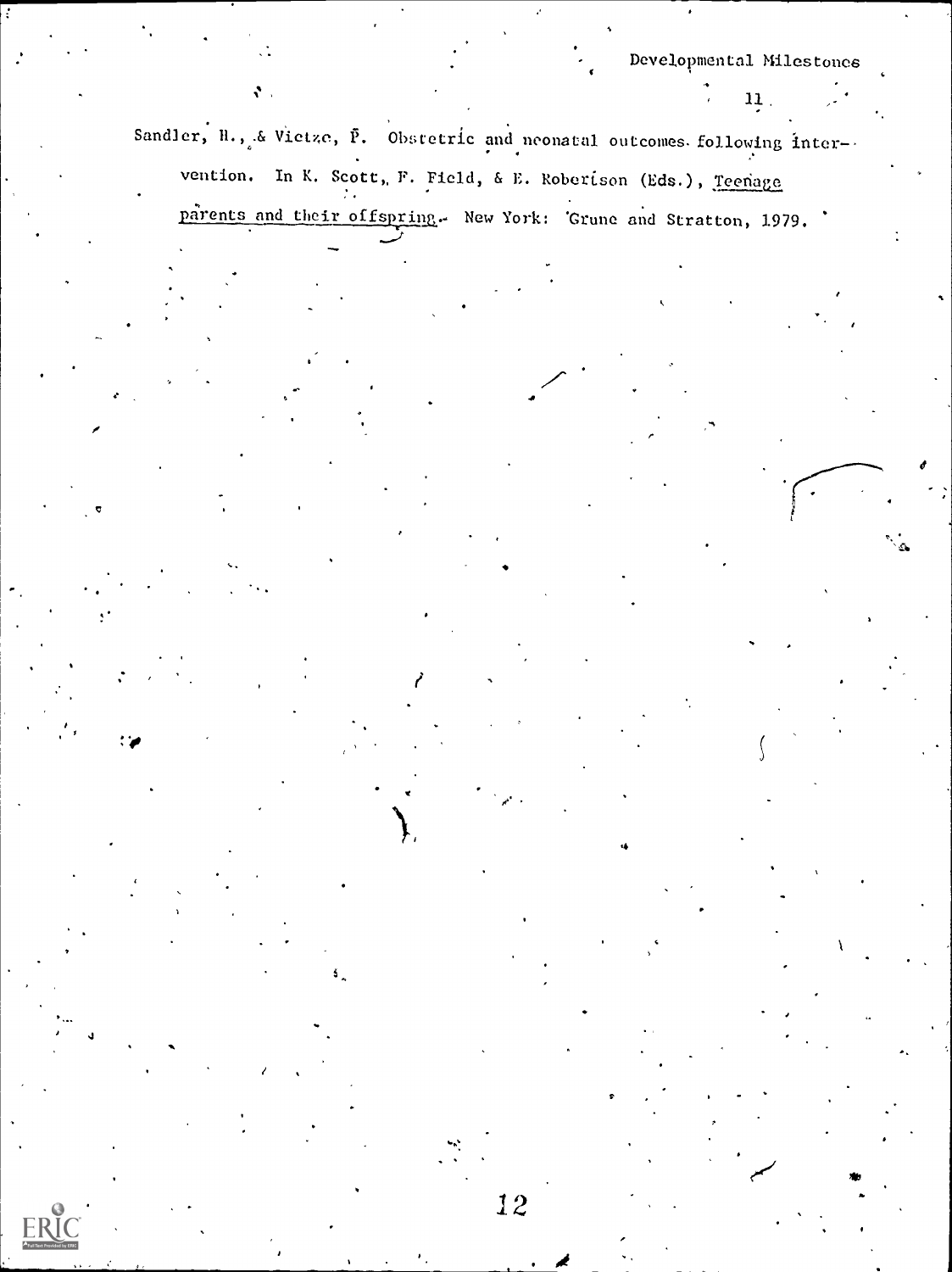# Table I

Subgroup Mean Scores on Developmental Milestones

| Norm (weeks) $a$ | College<br>Freshmen | 'Non-Lamaze<br>Parents | Lamaze<br>Parents, |
|------------------|---------------------|------------------------|--------------------|
|                  |                     |                        |                    |
| 6                | 5.35                | 6.8                    | $-4.8$             |
| 28 <sup>°</sup>  | 33.1:               | 25.5                   | 27.84              |
| 44.              | 44.58               | 31.73                  | 37.52              |
| 60               | 61.29               | 44.31                  | 50.00              |
| $-144$           | 108.10              | 90.73                  | 107.89             |
| $\frac{1}{52}$   | 83.27               | 65.50                  | 65.42              |
| 96               | 85.5                | 58.57                  | 67.68              |
|                  |                     |                        |                    |

Developmental Milestones

 $12$ 

ò.

 $14$ 

 $\bullet$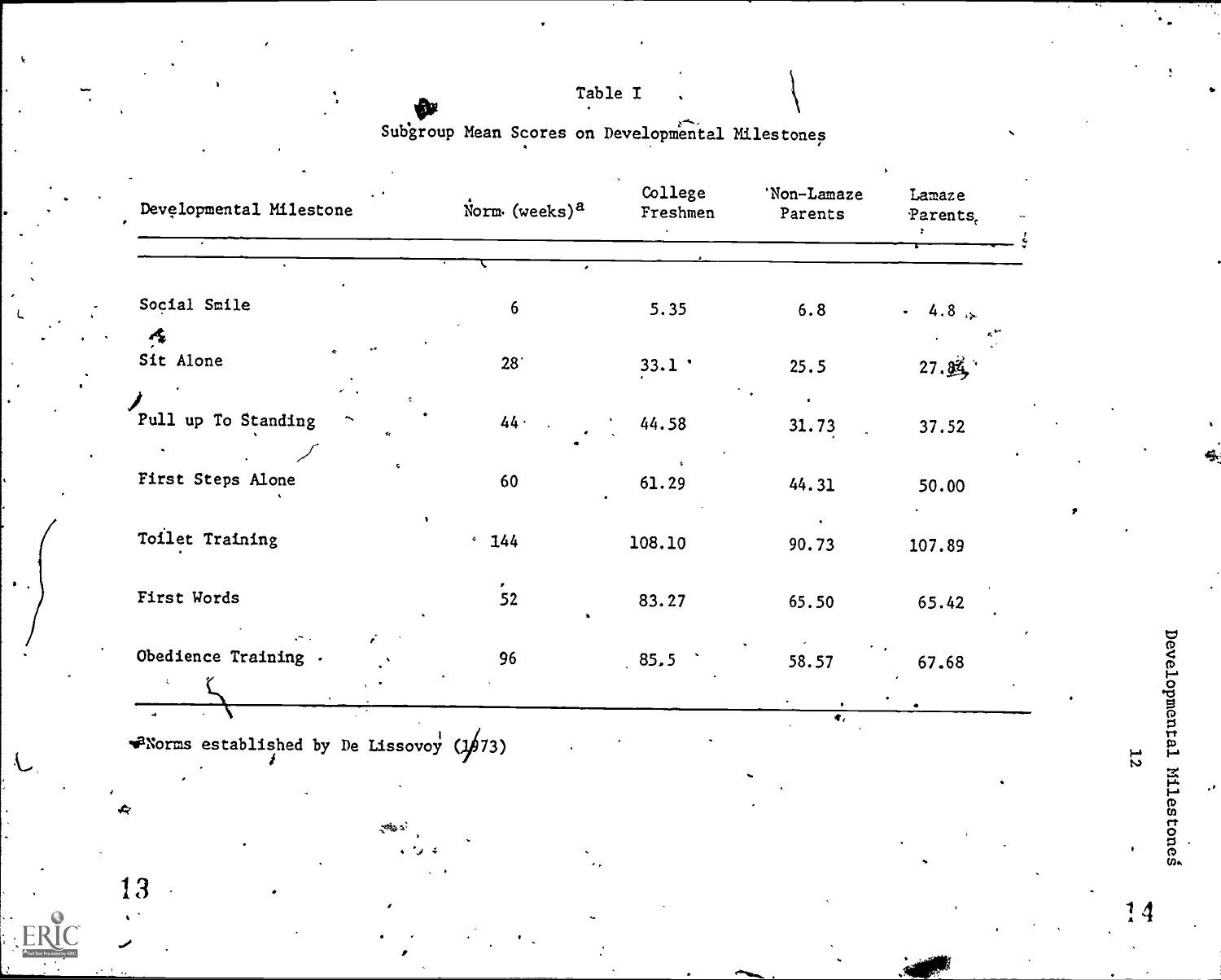| $\bullet$<br>Social Smile<br>4.54<br>3.92<br>$-2.58$<br>Sit Alone<br>13.42<br>5:42<br>6.26<br>Pull Up to Standing<br>15.14<br>12.88<br>8.36<br><b>First Steps Alone</b><br>18.08<br>15.69<br>11.89<br>÷.<br>Toilet Training<br>$46.62 \cdot$<br>53.27<br>36.12<br>First Words<br>37.26<br>18.27<br>16.68<br>$\mathbb{Z}$ . | Lamaze<br>' Parents     |
|----------------------------------------------------------------------------------------------------------------------------------------------------------------------------------------------------------------------------------------------------------------------------------------------------------------------------|-------------------------|
|                                                                                                                                                                                                                                                                                                                            |                         |
|                                                                                                                                                                                                                                                                                                                            | $\mathcal{L}^{\bullet}$ |
|                                                                                                                                                                                                                                                                                                                            |                         |
|                                                                                                                                                                                                                                                                                                                            |                         |
|                                                                                                                                                                                                                                                                                                                            |                         |
|                                                                                                                                                                                                                                                                                                                            |                         |
|                                                                                                                                                                                                                                                                                                                            | ۰\                      |
| Obedience Training<br>41.37<br>42.65<br>36.32                                                                                                                                                                                                                                                                              |                         |
|                                                                                                                                                                                                                                                                                                                            |                         |

| Table II |  |
|----------|--|
|          |  |

Subgroup Mean Absolute Error Scores on Developmental Milestones

 $\bar{\mathbf{c}}$ 

Developmental Milestones  $\vec{u}$ 

.4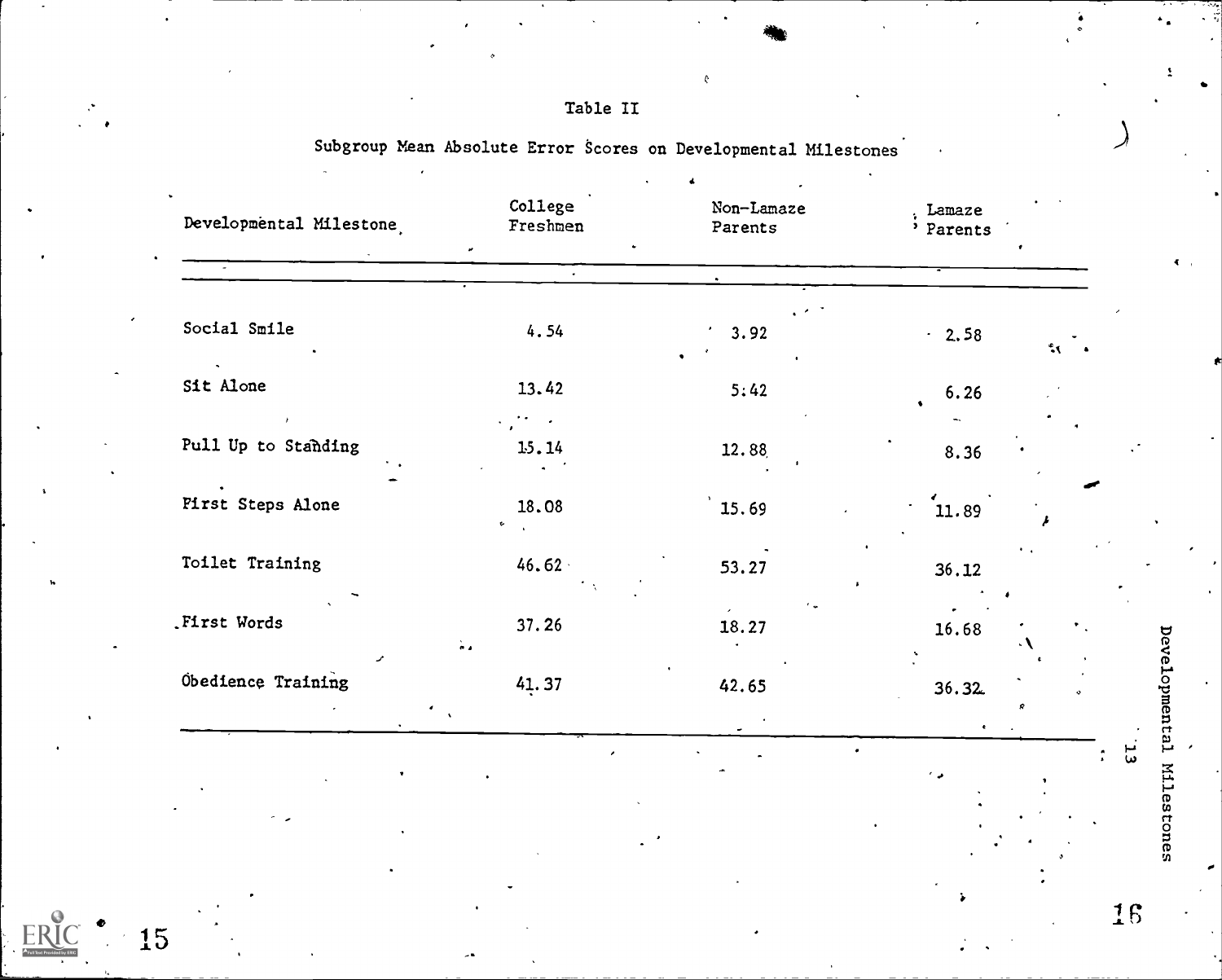÷.

Figure Caption

 $\mathcal{L}$ 

Figure 1. Frequency distribution of onset of independent walking for the three groups.